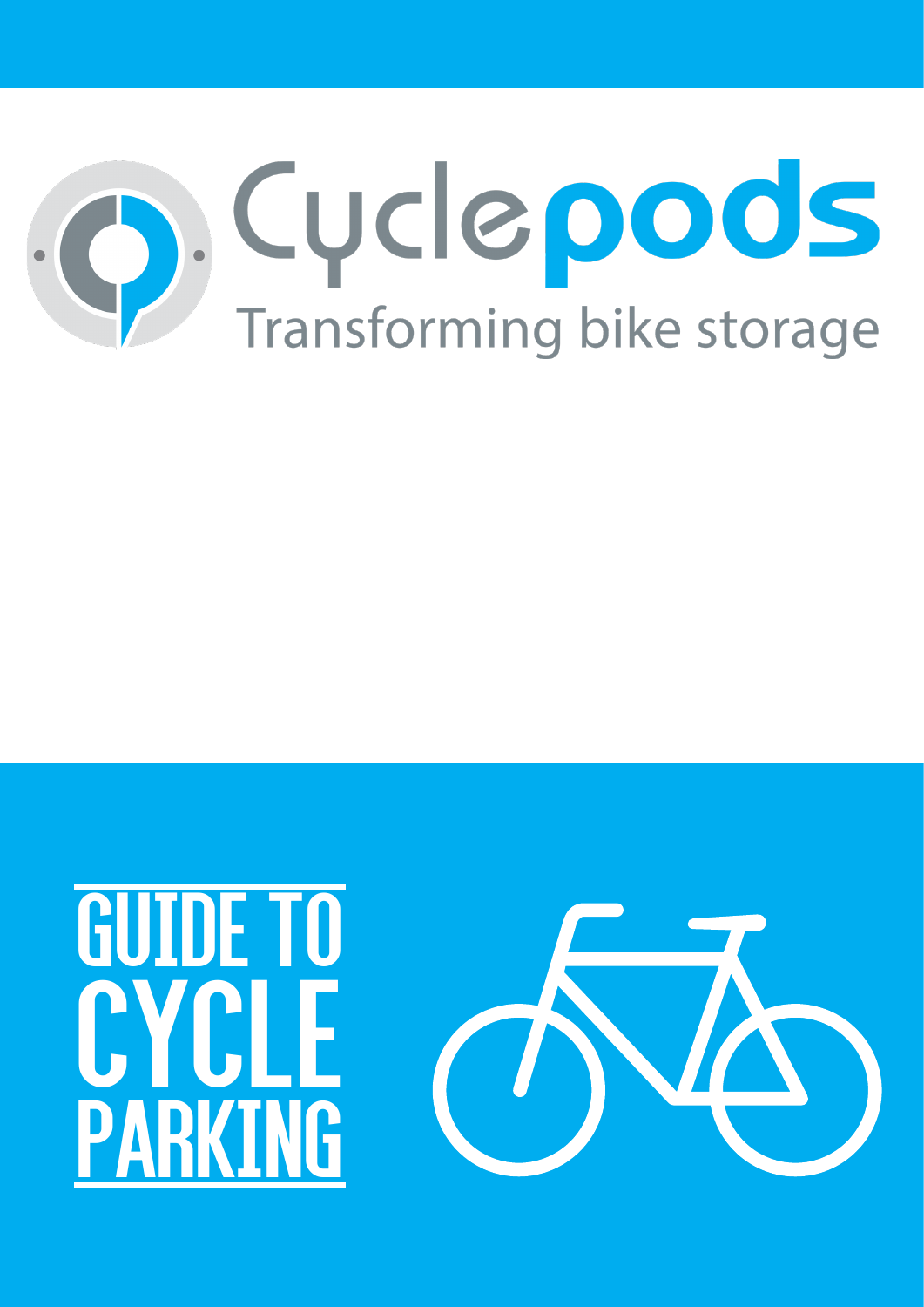Cycling is growing massively as a trend in both leisure and practical travel. Promoting cycling as a mode of sustainable transport is becoming a priority for many different organisations across the UK and a big part of this is providing cycle parking facilities.

Cycle storage has advanced a long way from the humble Sheffield stand. There are now a multitude of ways to store, hang and park your bike! We know from experience what the best practice is when planning in new cycle storage so this guide will take you through all you need to consider when planning so that you get the right products to provide you with years of secure, quality cycle storage.



cycling can burn between 400 and 1000 calories in an hour! thats up to 10,000 calories a week if you cycled an hour each way!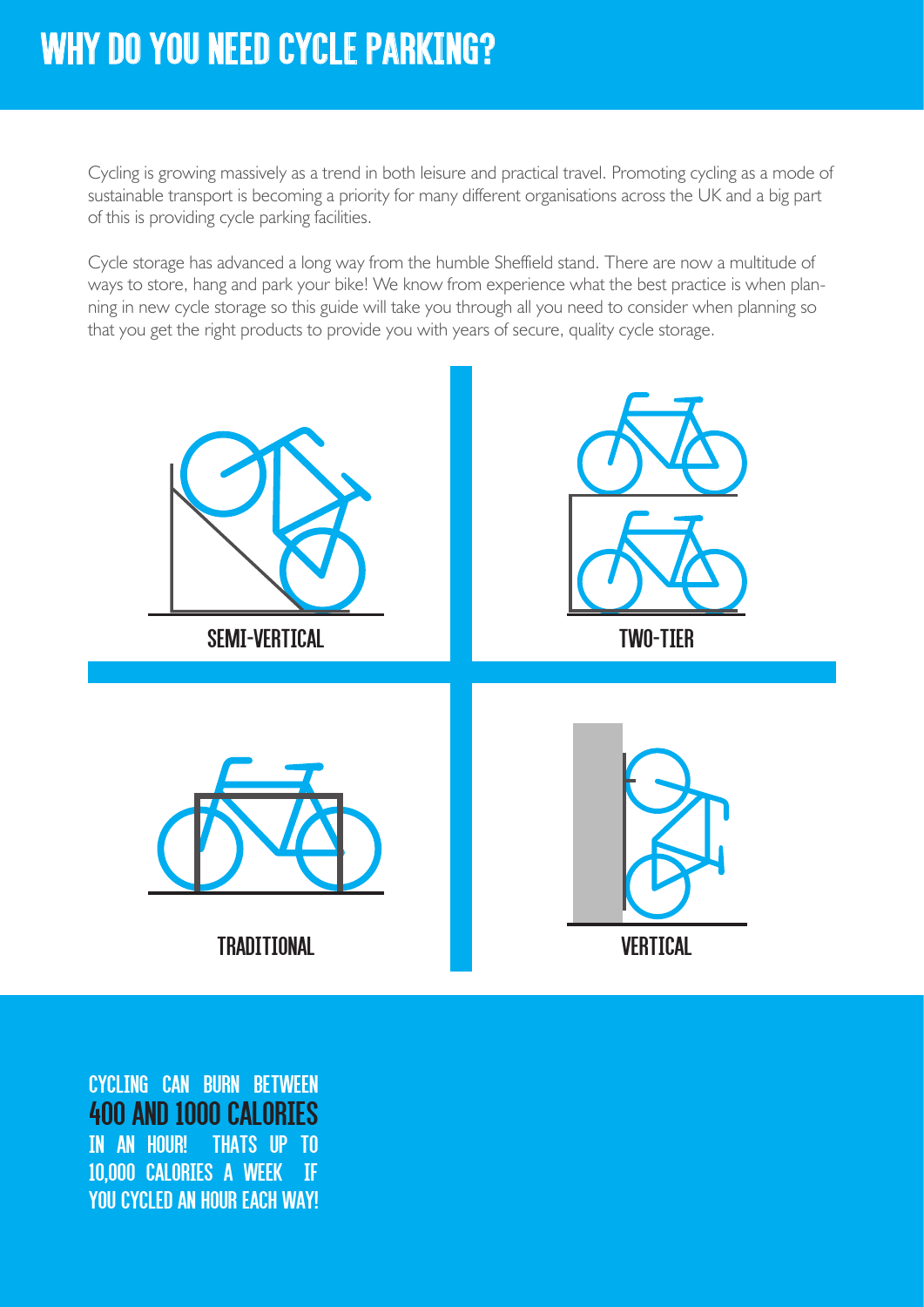Budgets, available space, security and time frames all play a part when sourcing cycle storage.

Before you start, identify an area where you can install the cycle storage and get an estimate of the number of bikes you are looking to store. Once you have this, work out which of the below factors are the priority;



Unfortunately, there is no product that will satisfy all of these factors so try and arrange these in order of importance!

On average, regular cycle commuters take more than one day per year less off sick than colleagues who do not cycle to work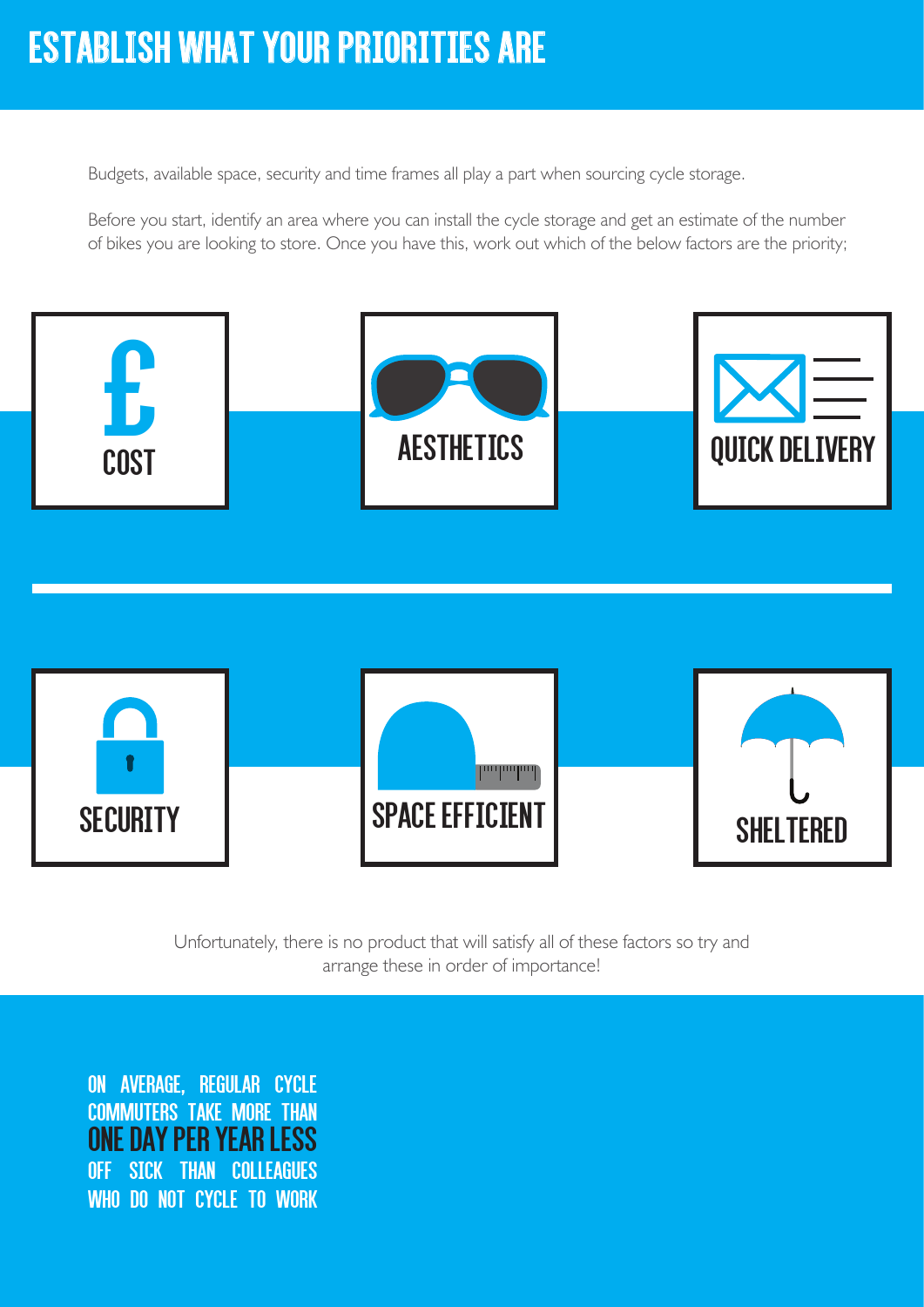Getting the location right when installing cycle storage is important to ensure that you have safe and secure storage that is well used, easily operated and with minimum fuss.

Here is a handy list of things to consider when you are planning:

#### **SLOPES**

Is the ground surface level? Storing bikes on a slope an be diffilcult and uneven surfaces are not ideal for installing shelters.

#### Close to an entrance

Storage should be placed in a location that is close to an entry or exit to the building, otherwise cyclists are likely to find something closer to lock their bike to.

#### **MANHOLES**

Are there any manholes or drains that the storage is going to cover? They will need to be accessed in the future, so consider this.

#### MANOUEVERARII ITY

Is there plenty of room to access the storage? Bikes can be quite difficult to manoeuvre around tight corners and corridors which could lead to damage to the walls and bikes.

#### Ground surface

What is the existing ground surface construction? Will you need groundworks? Check our Ground Surface page for more information on this.

#### head room

If you are considering two-tier or vertical storage, these racks have a minimum required head room height. This information is usually found on specification sheets.

#### **WALLS**

If you are looking at vertical storage on a wall, are there any lights, cables, pipes or gutters that could get damaged?

#### CIRCUI ATION

Ensure that there is plenty of room for cyclists to circulate around the new storage. Consider how mutliple users will enter and access the area at the same time.



Ideally, keep the storage away from roads and car access ways. If that isnt possible, orientate the storage so that cyclists won't roll their bikes out into traffic.



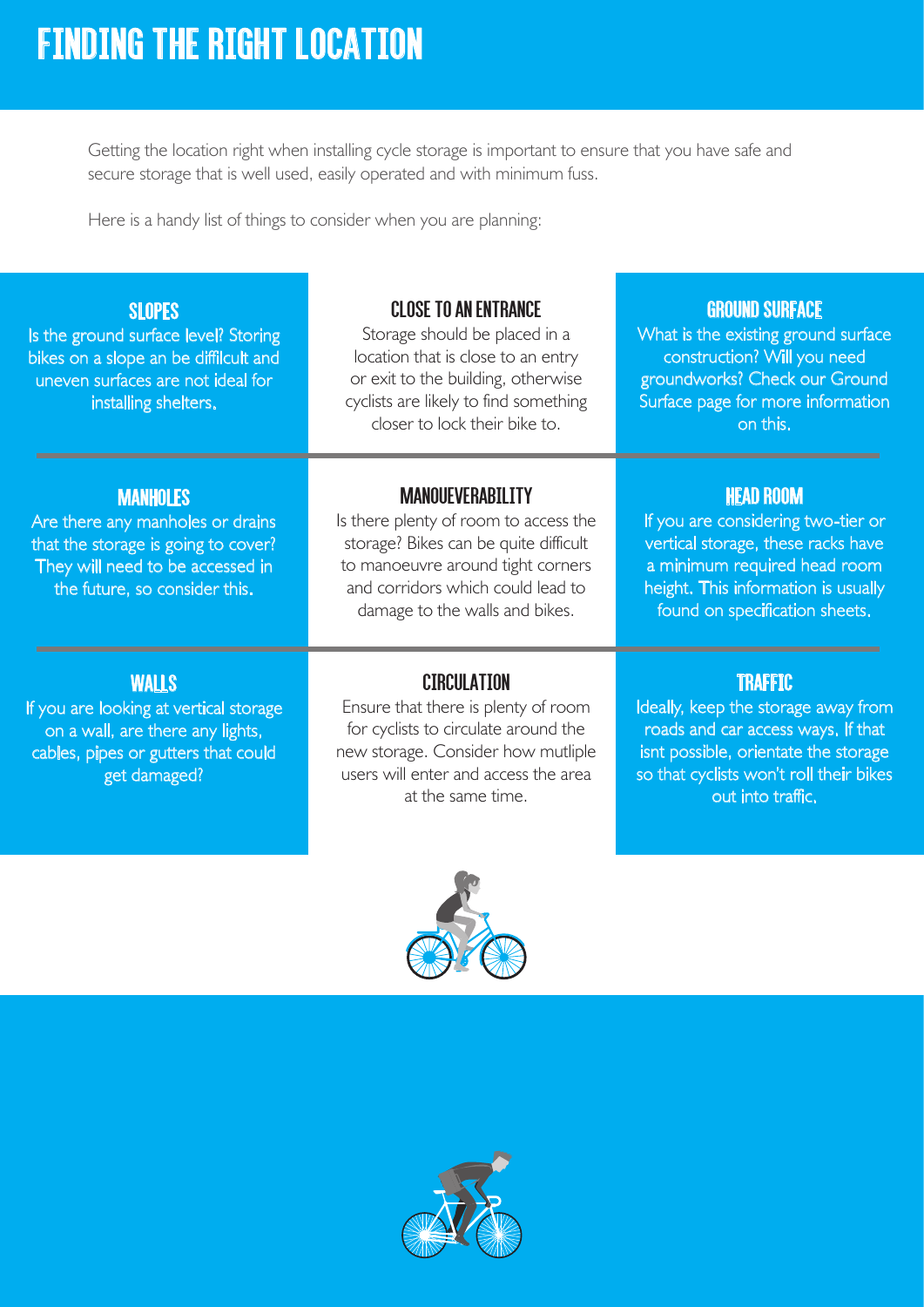## WHAT GROUND SURFACE DO YOU HAVE?

CONCRETE und surface! parking, including shelters

CALLE and surface! parking, including shelters<br>I deal ground surface! parking, including shelters<br>I deal install any cycle parking, including shelters

WETE <sub>Usually</sub>, no additional ground works required<br>deal ground any cycle parking, including stequired<br>Can install any dditional ground works required<br>be bolted to tarmac

Ideal install to addition the bolted to tarmac<br>Can instally, no additional to tarmac<br>Certain racks and stands can be bolted to tarmac<br>Certain racks an oct be fixed, these will need concrete<br>Certain racks and the fixed, the

Inetters can not be tixed directly to tarmac oncrete pads

MML racks are required, these and multiple bolts are contained to the strate and multiple bolts of the strate of the strate of the strate of the strate of the strate of the strate of the strate of the strate of the strate

NOUNTRIMINE and be botted into these so freestanding products are best<br>into suitable for race integration be best into the assements of the section<br>oncrete pade need to be beding products are best ideas.<br>Integration of the

WRAMMESLADS wider surface and multiple bolting shelters down<br>Shelters are required.<br>The Median are required to be aird and fraction for bolting shelters down<br>The Median reduce the stander and shelters are head are likely<br>S

Not suitable for racks wide stands and shelters

ICAETE surface!

**BRICK/PAVING SLABS** 

GRASS/SOFT PLAY/GRAVEL

•

 $\bullet$ 

•

TARMAC

•

•

•

•

•

 $\bullet$ 

The vast majority of cycle parking requires some kind of hard standing surface to install onto. If you haven't got concrete, then you may need to carry out some groundworks, for example if you are looking at installing shelters.

Shelters can not be tarmaching the state of the tarmaching to tariff and the state of the first and the state of the state of the state of the state of the state of the state of the state of the state of the state of the s

Production as a local racks and these such a suffices and the semi-vertical racks are ideal - and even some two-tier racks

• Any 17 Any 17 Any 18 Any 17 Any 17 Any 17 Any 17 Any 17 Any 17 Any 17 Any 17 Any 17 Any 18 and Final Surface and Final Surfaces will not be as they are not fixed down

A study from Canada found that employees who **CYCLED TO WORK WERE**<br>**LESS** STRESSED **STRESSED** WHEN THEY ARRIVED than car drivers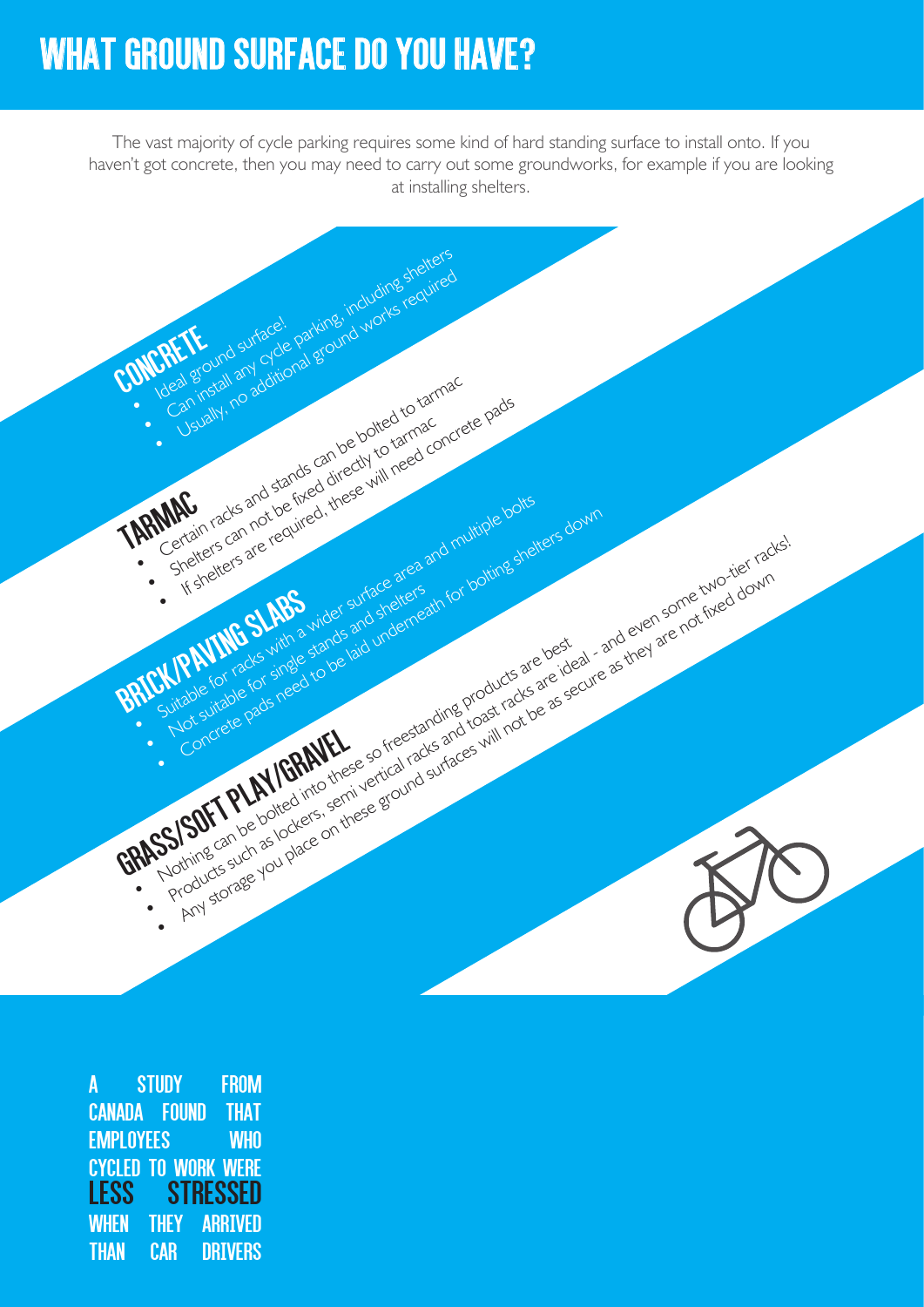# Cycling to work: WHY ITS IMPORTANT

Recently the British Council for Offices published the results of research carried out to determine levels of cycling in UK workplaces. They discovered that;

### 17% of workplaces offer no cycling provision at all

of the 83% of workplaces that do offer cycle storage, only 47% is covered and secure

38% of office workers surveyed would consider cycling to work if their workplace had better cycling facilities



This comes just after the Department for Transport announcing to aim to double the number of cycle journeys from 0.8 billion in 2013 to 1.6 billion in 2025.

regular cycling to work can cut a riders risk by 50% of developing heart disease or cancer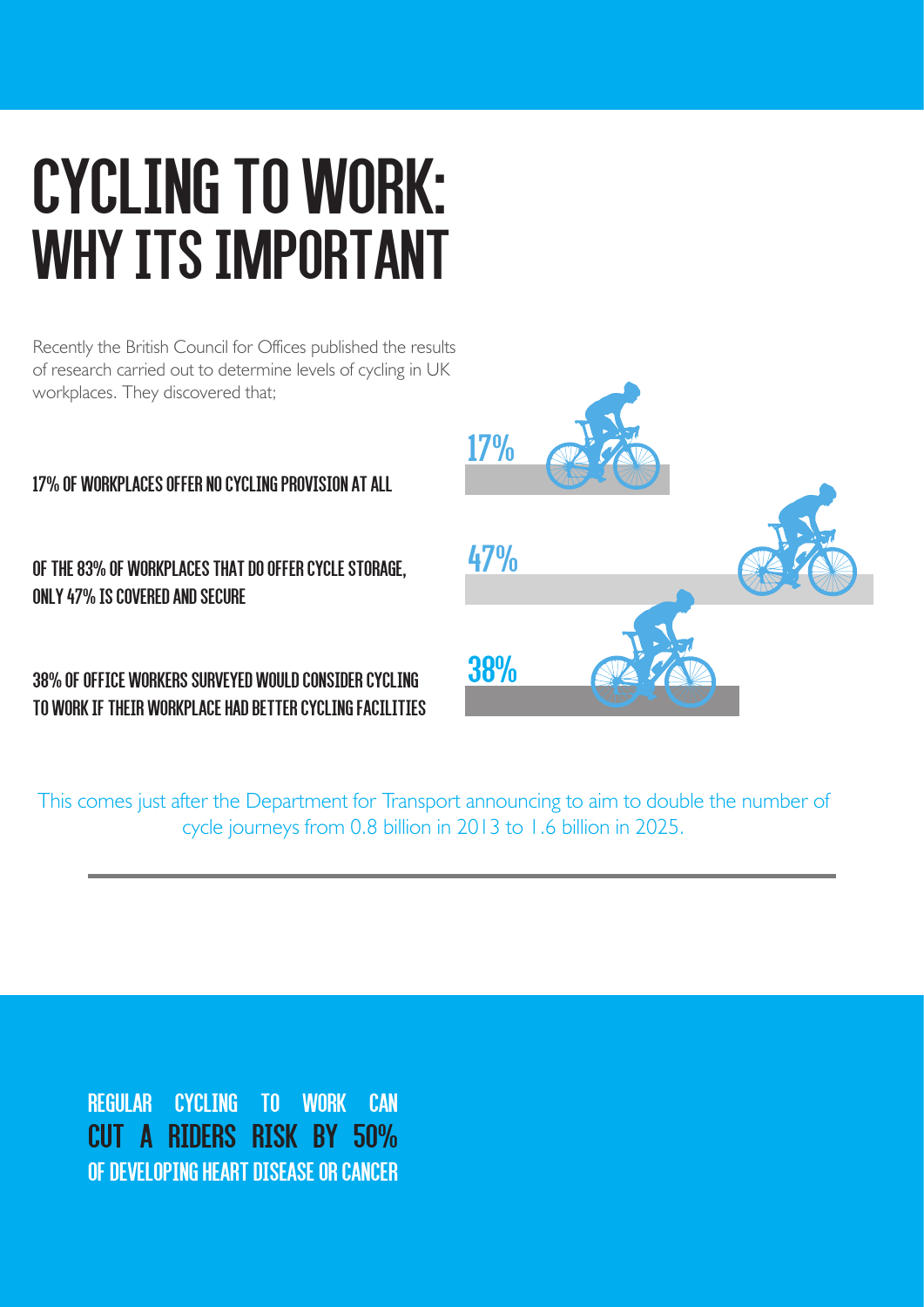

the average person will lose 13 lbs (5.8 kilograms) in their first year of cycling to work!